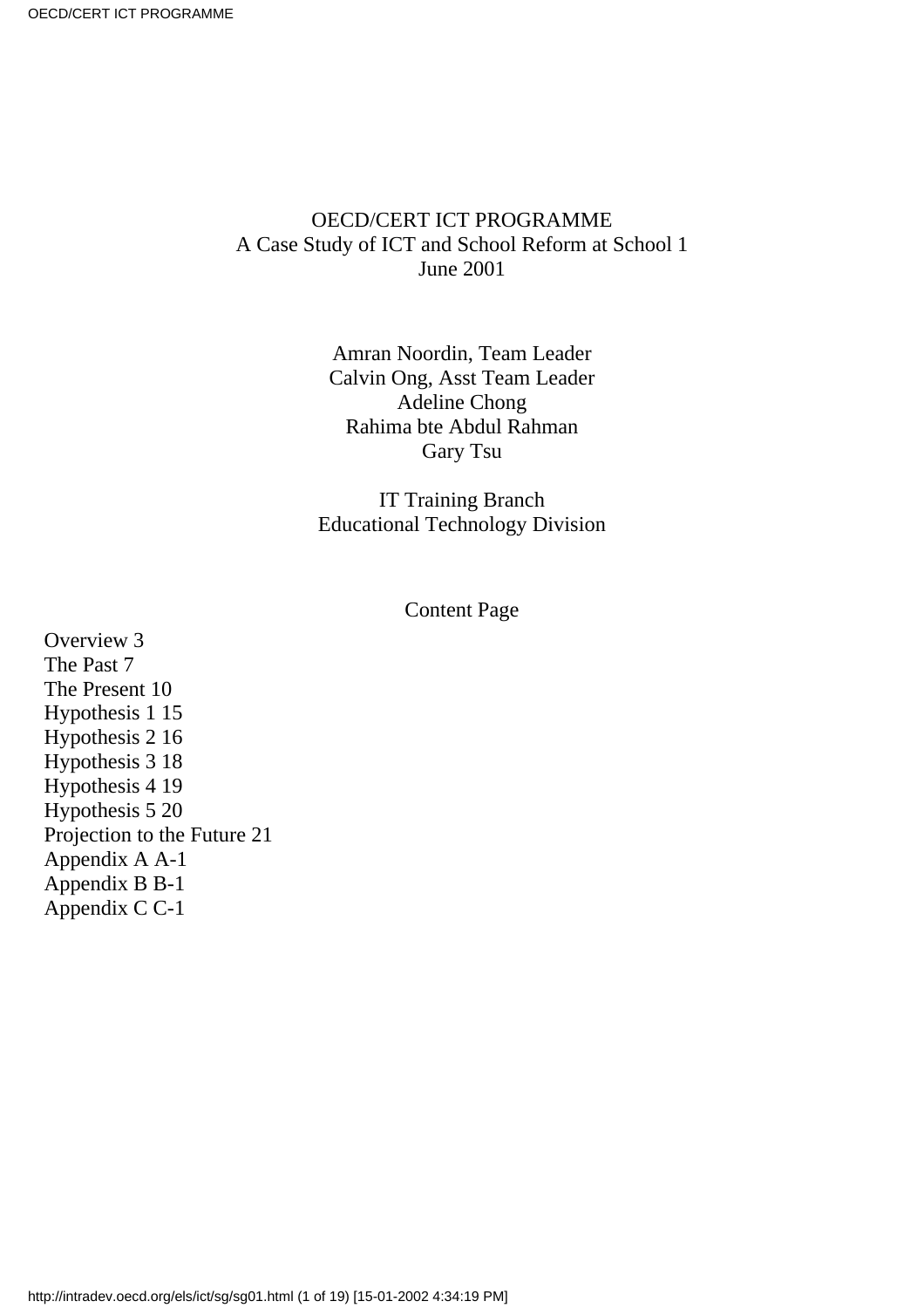### **Overview**

### Description of Institute 1

1. School 1 is part of Institute 1. Institute 1 was established as a post-secondary institution on 1 April 1992, with the task of upgrading technical education in Singapore. The mission of Institute 1 is to create opportunities for school leavers and adult learners to acquire skills, knowledge and values for lifelong learning. Institute 1 takes in students who have completed 10 years of general education in mainstream schools with GCE O and N Level qualifications, and prepares them for the workforce by equipping them with technical and vocational skills at the National Trades Certificate (NTC) or Industrial Technician Certificate (ITC) level. In addition, part-time courses are also offered to adult learners who have completed various levels of primary and secondary education and are seeking to upgrade their technical knowledge and skills.

<span id="page-1-1"></span><span id="page-1-0"></span>2. Institute 1s vision of A World-Class Technical Education Institution for a Knowledge-Based Economy  $\boxed{11}$  is spelled out in their Year 2000 strategic plan, the *Institute 1 Breakthrough*  $\boxed{11}$ which aims to propel Institute 1 to world-class status in five years time. In line with this, a change in Institute 1s organisational hierarchy was carried out in January 2001. The 10 technical schools within Institute 1 are grouped into 2 networks of 5 schools each, with a Principal at the helm of each network  $\boxed{11}$ . This change is designed to allow the schools to operate at higher levels of autonomy and efficiency, in order to ensure sustained relevance and effectiveness of the Institute 1s training system in the face of rapid changes in technology and growing forces of globalisation.

### **Description of School 1**

<span id="page-1-3"></span><span id="page-1-2"></span>3. School 1 has a history that dates back over 30 years to 1969 when it started life as School X. In early 1998, School X was renamed School 1 when it moved to its current premises. To date, School 1 has produced 18,000 ITC graduates who are valued for their strong grasp of technical knowledge, skills and positive work attitudes  $[1]$ . The role of School 1 is best summarised in the mission statement, Our mission is to develop competent and excellent engineering technicians at ITC level for engineering industry to enhance Singapore's global competitiveness.  $\boxed{11}$  (School 1) Website)

### **ICT at School 1**

<span id="page-1-4"></span>4. In 1998, Institute 1 initiated its 5-year IT Master Plan with the vision of creating a community of connected online learning Schools  $[1]$ . The Plan seeks to:

● connect all its schools through a wide area network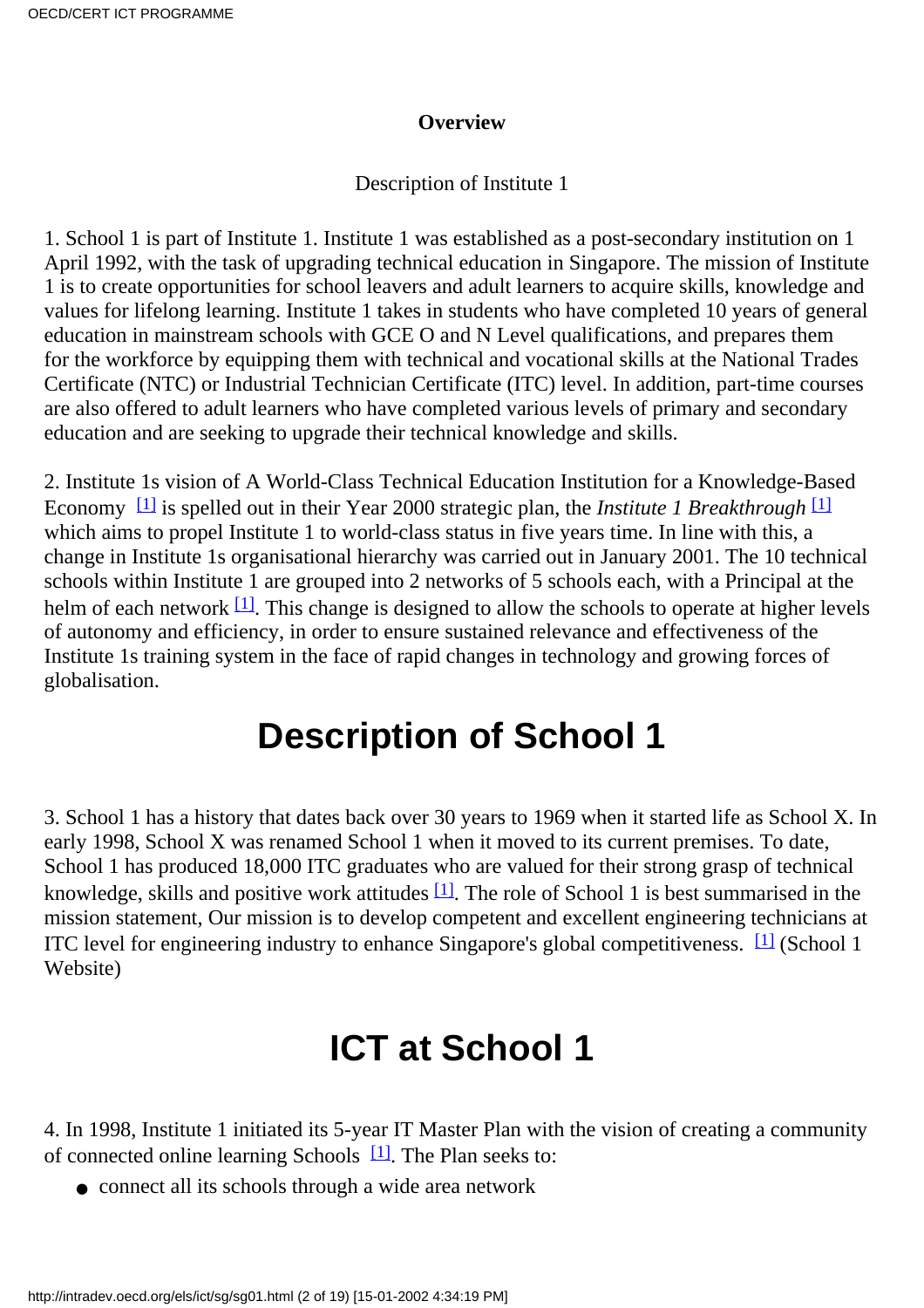- provide hardware and software resources
- develop web-based content and learning resources and
- prepare all staff through training and defining the staff s role and orientation.

5. School 1 was selected, as part of the IT Master Plan, to pilot an online learning IT project known as School Online from Jul-Sep 98 which involved the use of multimedia and web-based technologies. The Institute s Headquarters (HQ) conceptualised this online project. The HQ worked with a commercial vendor to use the Lotus Learning Space platform for the digital content that was to be created. The hardware and infrastructure needs of School 1 were also considered when the School 1

<span id="page-2-0"></span>was built. The pilot project provided Institute 1 Institute 1 with a study of the impact of an IT-based learning environment on staff and students. Its key finding[s\[1\]](#page-18-6) were used for the full development of the Master Plan. The findings indicated that 80% of the staff surveyed found that:

- they taught better using School Online
- School Online could raise their professional standing
- it benefits the students and help them to learn better and
- students are more motivated to learn.

6. Since most of the staff agreed on the effectiveness and usefulness of the system, the IT Coordinating Committee which undertook the study recommended that Institute 1 increase the student PC ratio from 8:1 to 4.5:1. The IT Coordinating Committee also recommended that proper pedagogic training and facilitation skills be given to the staff to allow them to operate in the new web-based environment7.

7. Under the School Online project, selected staff used a web-based platform Lotus Learning Space to create and manage online digital content for delivery on the Internet. A full-time system administrator was provided to manage the network and hardware as well as render other forms of technical support. During formal lessons at the computer laboratories, each student was given the use of a computer. In addition, students were able to access online content at the library during their free periods.

### The Reform

8. The subject of our study is a reform that is taking place at School 1. The reform is to enhance teaching and learning, anytime, anywhere. This involves the use of multimedia and web-based

technologies. In such resource-rich interactive web-based learning environments, students

collaborate to access and process information and construct knowledge. Teachers utilise online resources to deliver content, administer assignments and interact with students.

9. School Online is the platform upon which the reform is carried out. This relationship is captured in the vision statement for School Online, which is To provide quality training anytime, anywhere through technology (1998). School Online enables students to learn by allowing them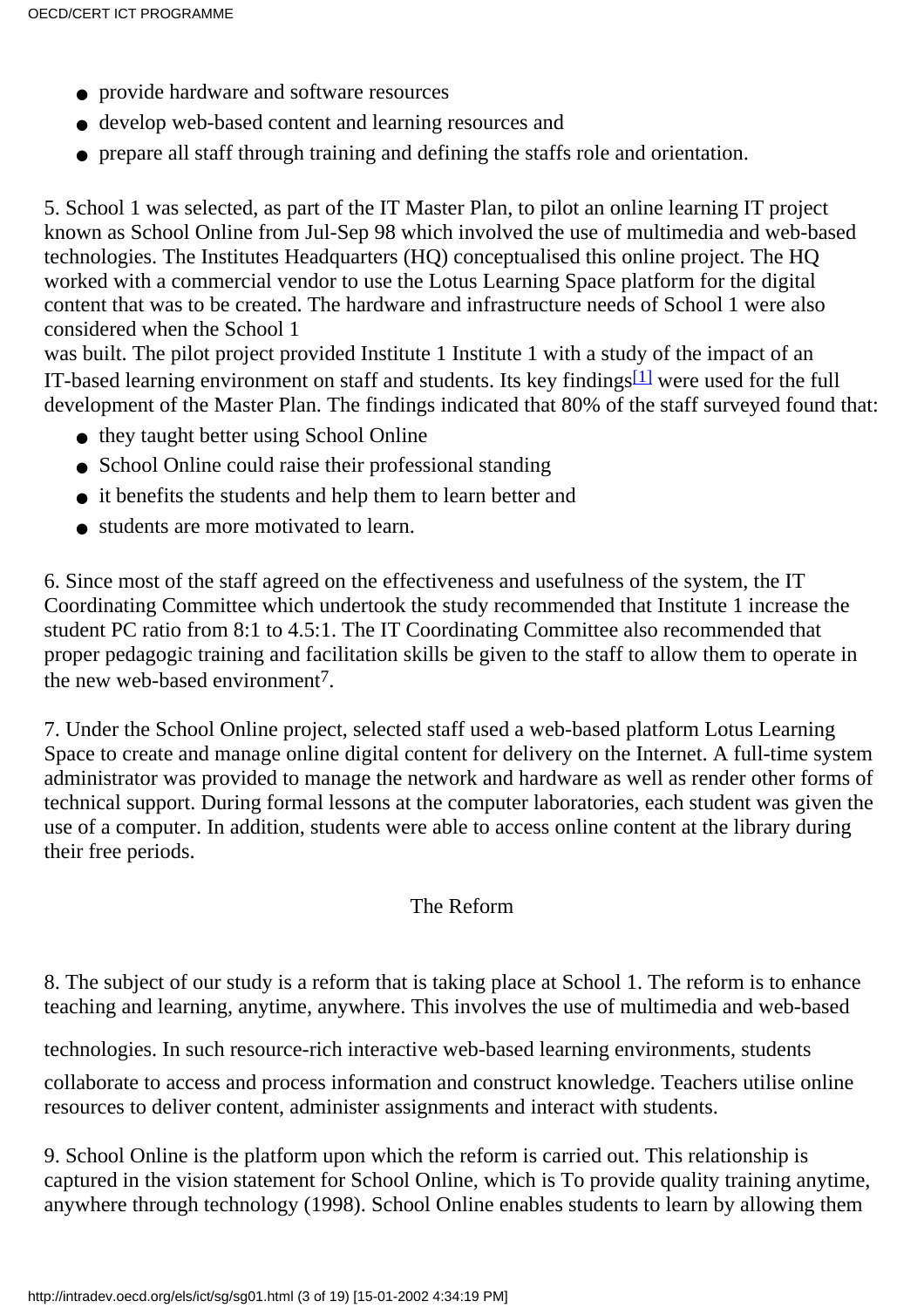to participate in group discussions, browse Internet sites, submit project work electronically, review recorded lectures and refer to past years examination papers. While it is possible to extend the use of School Online outside School 1, the researchers observed that the platform is only a prototype to facilitate anytime, anywhere learning and the planned scope of the pilot did not extend beyond the vicinity of the School. As such, the for the purpose of this study, the term anytime, anywhere would refer to access to web-based resources within the School only.

## **Other Developments at School 1**

<span id="page-3-0"></span>10. In July 2000, changes in the curriculum and pedagogical models were concurrently introduced because they were deemed essential to prepare Institute 1 s students for the new economy.  $[1]$  The philosophy of the changes was to prepare students to be thinking doers and knowledge workers (Speech by Minister of Education, 28 June 2000). Existing modules were to be modified to reflect the teaching and learning of employability skills (Admin 1, 29 November 2001). These skills, which include creative thinking, problem-solving and collaboration skills, were introduced to the core content as part of the curriculum change.

11. The new pedagogical model to support changes in the curriculum is the introduction of new teaching and learning processes such as case studies, problem-based learning and collaborative work. Institute 1 believes that these processes require students to be more proactive, inquiring as well as independent and that ICT will serve as a tool to facilitate the adoption of these processes. *Admin 1* said ..use of ICT came in, so that these employability modules can now be used and taught through the use of ICT... (29 November 2000)

**The Past**

## **History of ICT at Institute 1**

12. Institute 1 has been using ICT as a tool to teach some of the courses offered. For example, computer-aided design (CAD) software has been used in the design and drafting courses. The engineering courses have also been traditionally at the forefront of ICT use. Nevertheless, a more concerted effort to harness ICT for teaching and learning was made in 1998 with the launch of the Institute 1s 5-year IT Master Plan which was initiated to prepare its graduates for the future.

13. According to *Admin 1*, it is the arrival of the knowledge based economy (KBE), which clearly tells that the kind of graduates we produce must no longer be the kind that thinks that when I [referring to individual students] have the skills now, I can stay forever (29 November 2000). Hence, beyond technical skills, Institute 1 identified that future graduates would need skills in "continual learning, problem solving and communication" (Speech by Senior Minister of State (Education), 25 February 1999). In this respect, the Institute 1's management believes that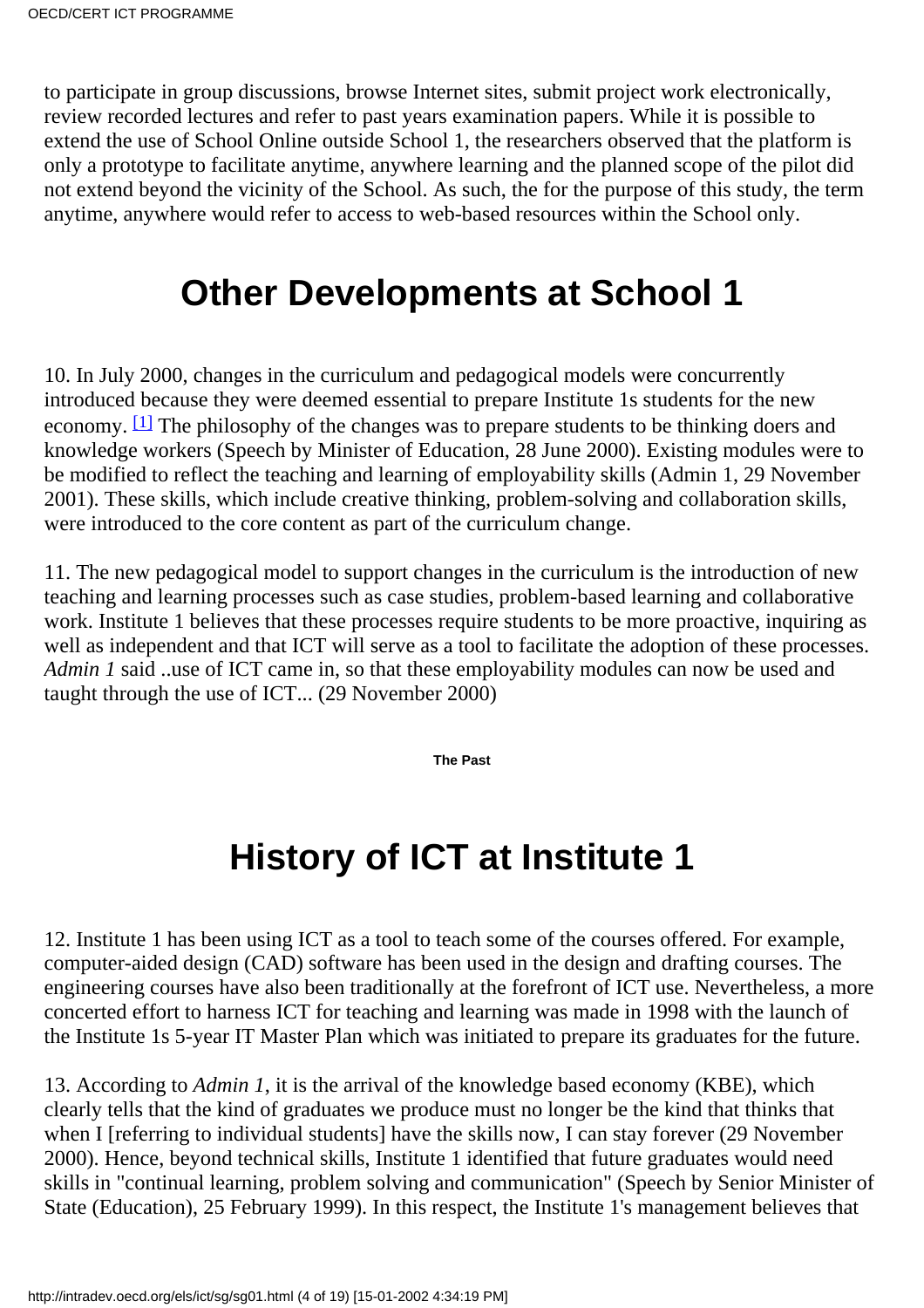the key to equipping students with these skills is in effective harnessing of ICT for teaching and learning.

### **History of Reform at School 1**

14. The reform involving the use of School Online at School 1 was seen as the pilot to facilitate the development of the IT Master Plan for the whole of the Institute 1. Hence, School 1 was setup with facilities to carry out online learning. Structured cabling, ATM backbone, various servers and video chargers formed part of the building plans. In the words of *Admin 3*. ...it started with the Master Plan, and they were looking for a [school] to start the pilot..., ...when they developed this [School 1], they also have a plan to wire up the whole school (23 November 2000).

15. The choice of modules to be in this pilot was decided on the basis of whether they are core modules and therefore would involve as many students as possible. The management of School 1 then identified some teachers to assume the role of ET Champions. The ET Champions were expected to be the pioneers in the use of the new learning and teaching environment that was envisaged by the Institute 1. In addition, they were expected to share their expertise with the rest of the staff in the School. Selection of the ET Champions was based on the attitude and aptitude [of the staff] for this kind of work courseware development (Admin 3, 23 November 2000). This view is also supported by Admin 1 who said that the ET Champions were willing to try, willing to experiment, willing to share, and willing to help (29 November 2000). They tended to be staff with engineering background and with keen interest in ICT.

16. All ET Champions were trained at the HQ on various types of authoring tools and web-based technologies, so that they are able to develop web-based multimedia digital content to be used with the Lotus Learning Space platform. An example of such a content is the use of animation to teach the basics of logic gates and their application in electronic display boards. Students are able to manipulate web-based logic gates to explore the basics and workings of the actual logic gates, and also to apply the understandings of logic gates by manipulating many different gates to produce different types of electronic displays. The training was intended to cover key pedagogical principles as well as technical skills in various authoring and multimedia tools. According to *Teacher 1*, upon completion, the ET Champions were expected to promote the use of ICT among their colleagues by developing digital content and sharing key learning points (21 November 2000).

17. Strong management support was evident, with *Admin 2* giving them all the necessary help (23 Novem ber 2000). In addition, *Admin 2* believes that close communication with the staff on the reform was essential to buy all the staff over (23 November 2000), and that the management needs to walk the talk by taking the lead, for example, when a Principal comes in and do a presentation, you don't expect everybody to fix everything up for you and then you do it... (23 November 2000)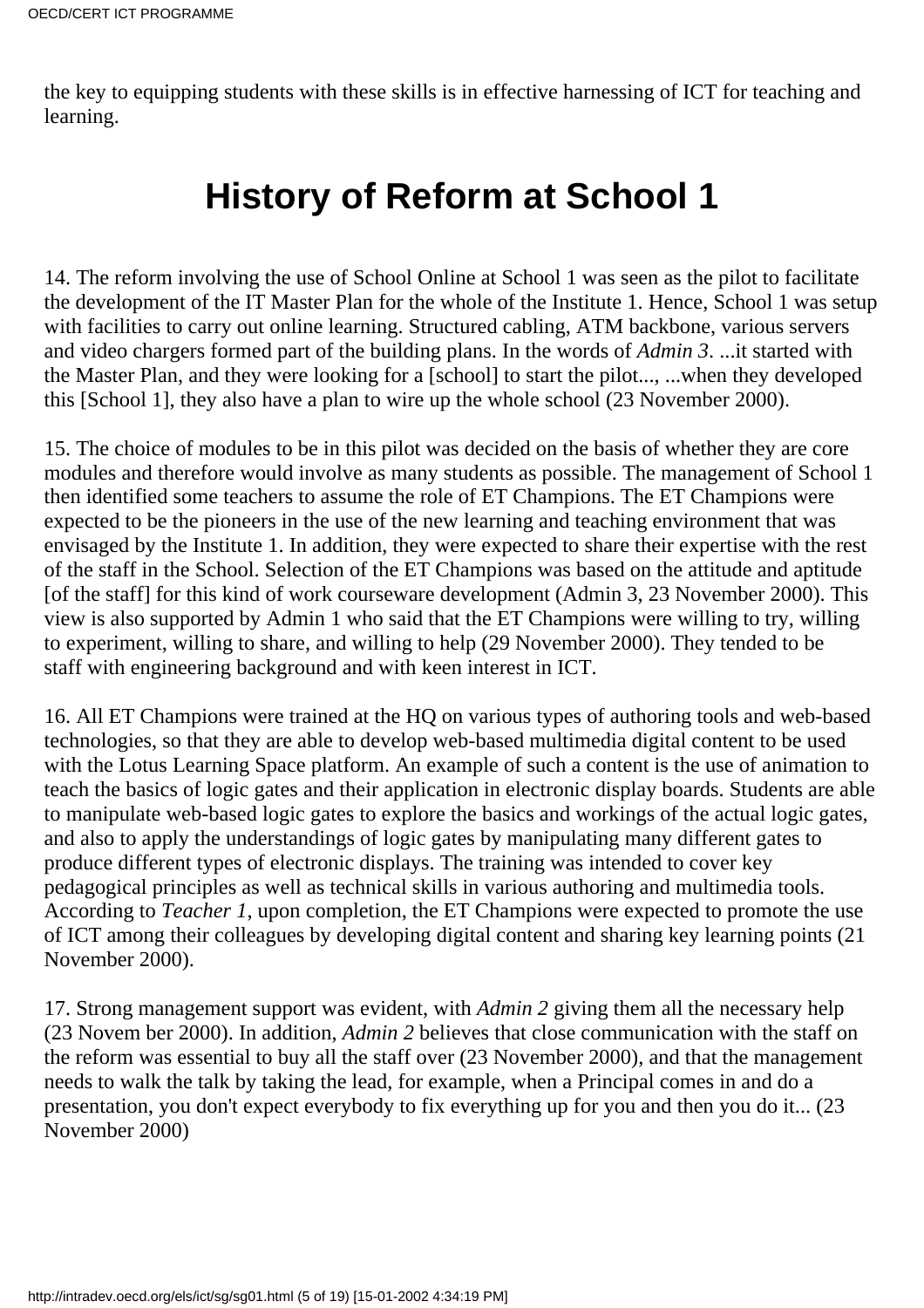### **Barriers to Overcome**

18. There were staff who were not confident in using technology. According to Admin 1, these are usually experienced staff members who are typically above 40 years of agewith fixed mindsets and are uncertain of the value of technology. Often, they would prefer to see the results first, before using technology.

#### **The Present**

19. School Online is the main platform that is used to drive the reform in School 1 and it is based on the Lotus Learning Space. Staff work with commercial developers to develop the digital content that is to be housed on the platform although the bulk of the work is done by the staff of School 1. School Online now features three modules offered at School 1.

#### Content Development

20. *Admin 1* and two teachers articulated what they saw as a strong belief of Institute 1, that content development should be done with pedagogy in mind. Hence, teachers who are identified as ET Champions serve as developers of digital content for School Online. *Admin 2* acknowledged that creating digital content is time consuming, 1 hour of curriculum material requires 70-80 hours of preparation (this includes time spent on learning new software, experimentation with the software and creating the lesson) (23 November 2000). This is view is supported by Teacher 6 when she said To produce the one hour you might need 80 or more 100 hour<sup>[s]</sup>, (Laughter) it s very tedious.... (Teacher 6, 18 January 2001). *Admin 1* said that the management assists these teachers by outsourcing to vendors or to specialists at HQ some aspects of content development which require high level of ICT skills.

Staff's Involvement in the Reform

21. According to *Teacher 1,* staff involved in the reform, either to develop the content or to teach with technology were

generally competent due to their engineering background. *Admin 1* said that "...consciously HR side has ensured that new hire, new teaching staff come in will have certain IT skills..." (29 May 2001). Hence, possession of ICT skills is one of the criteria for selecting new staff and they have to undergo a certification in education program where they are introduced to teaching with technology.

22. Teachers interviewed indicated a high degree of management support and understanding both at the Institute 1 HQ and at School 1 where the reform is implemented. Training is progressive for each teacher and is at a pace that he is comfortable with, as reflected by *Admin 1* ...if these older staff, they felt that they only want to use Powerpoint, so we let them, we dont say you must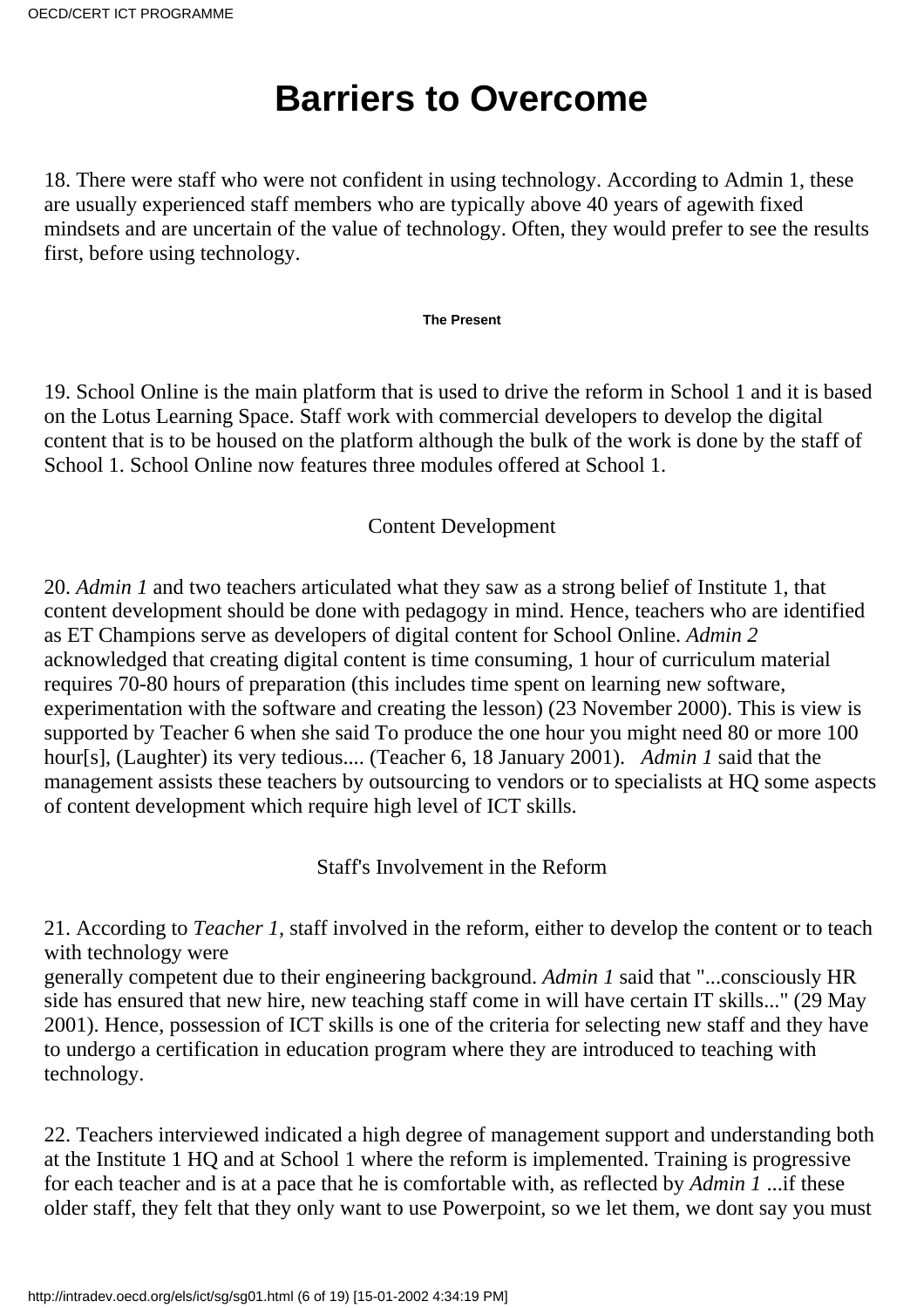do the more interactive type (29 November 2001). *Admin 2* concurred by recognising that not all teachers are able to achieve the same standards of ICT skills. Teachers can avail themselves to various forms of learning viz workshops, seminars and peer support that best meet their needs.

23. ET Champions were off-loaded in terms of workload and teaching. External consultants were also hired by management to assist the teachers. However, *Admin 1* and *Teacher 4* suggested more could have been done to support the teachers in terms of time, facilities and technical help. This is supported by Admin 2 who indicated that we must also recognize the constraints that the staff are faced with, give them all the necessary help (23 November 2000).

### Impact of Reform

24. Teachers interviewed found that School Online allows resources to be put online for sharing among the staff. *Teachers 1, 2* and *3* indicated that School Online has helped them to save time as there is no need to prepare materials as these materials have already been prepared by the ET Champions. *Teacher 2* further elaborated that that their role "...has become more broadbase. We need to teach them [the students] how to access knowledge outside the classroom..." (21 November 2000).

25. Students interviewed, *Teacher 6* and *Admin 1* all indicated that students were more motivated as colourful graphics and animation have increased interest and enhanced understanding of concepts. According to one student, Yeh is better than you using the book right otherwise is so boring... Some interesting animation inside [School Online] (Students FGD, 7 March 2001). Students interviewed, *Teachers 1, 2* and *3* and *Admin 1* reported that students are more independent as the School Online allows them to access resources and study on their own anytime and anywhere, including from home. Students also get to learn at their own pace. As one student said, In a way [it] is good [because]when you are free you can just go in there .... when you have doubts you can go in there, sometimes if your teacher is not around, not free, there is someone ready to answer our questions (Students FGD, 7 March 2001).

26. Furthermore, the slower pupils can get to recapitulate on lessons learnt any time they want. According to Teacher 2. I think those slow one s is gain the most because they can actually go in and recap[itulate] whatever they have learnt so maybe the slow learner[s] will benefit more (Teacher 2, 21 November 2001).

27. During the period of the study, 3 modules were available in digital format on School Online. Students who offer these modules in their courses are allotted fixed slots during formal curriculum hours to access School Online in the computer laboratories. Students are also supposed to be able to gain access to School Online from the School library or from their homes.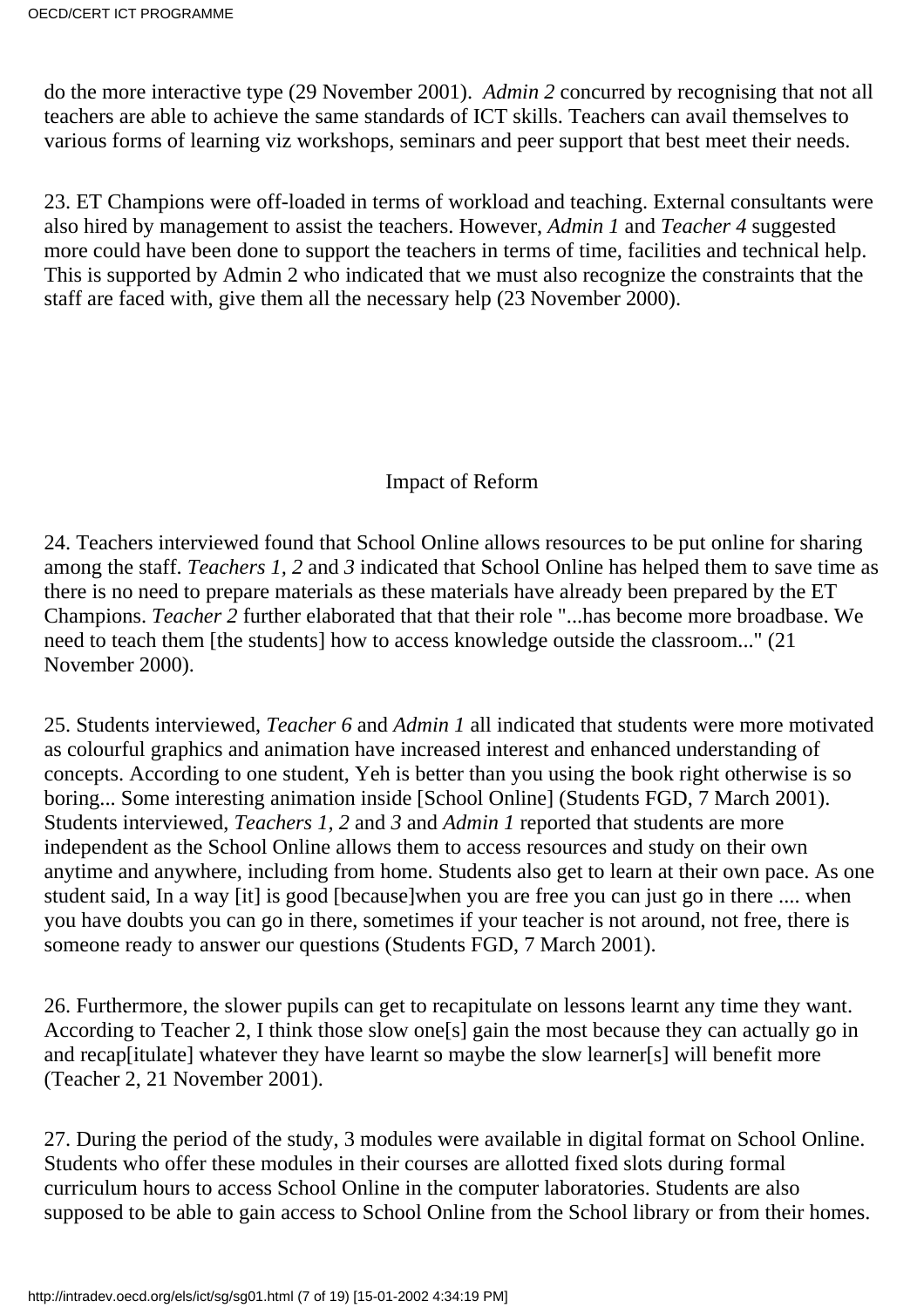However, there seems to be some problems of access to School Online from home and from within School 1 (refer to Current Limitations below). Students interviewed indicated that the lack of access to computers at the School and at home has limited the use of School Online, as shown in ...because many of us cannot afford to have a computer ....then [the] library ....sometimes there are a lot of people going there also... (Students FGD, 7 March 2001).

28. School Online is meant to be a simple one-stop platform for students to get everything. According to one student, a student can ask [a] teacher for help when encounter difficult question.. and if you are not able to find the teacher, you are able to email to her....she will definitely check her mail, and email back (Students FGD, 7 March 2001). Students also view learning online [as] quite good...a lot of topics...teach us how to do it....and there is some work for us to try... (Students FGD, 7 March 2001). Students are now able to get help from their teachers. Students are also encouraged to be more independent in their learning as indicated by Admin 1, We will give them [students] two more self accessed learning areas so that the independent learning can go on (29 November 2000)

29. School Online also features a threaded discussion board where students can engage in discussion with their peers, consistent with the goal of fostering greater collaboration among students during the learning process. However, the threaded discussion board is hardly utilised. One student described the state of the discussion board as very little people went in there and is very hard for us to chat, hard to find people inside this forum. (Students FGD, 7 March 2001).

### Current Limitations

30. Access to computers is limited to within the School. According to *Admin 2*, 70% of the student population comes from households whose income is below S\$1500 (11 November 2000). Students who were interviewed also indicated that many of [them] cannot afford to have a computer.. (Students FGD, 7 March 2001). Hence by having computers in School 1, students, regardless of social economic status, will have access to computers. However, students have difficulty accessing computers whether for School Online or other purposes as the laboratories are fully booked during curriculum time by the lessons and the library computers are fully utilised. It must be noted that the majority of its students do not use the School Online simply because the modules they are studying have yet to come onboard the School Online.

31. From the teachers viewpoint, technical support should be more readily available. Often teachers who are developing digital content for School Online have to provide their own maintenance and support. Some staff members also feel that preparing web-based lessons requires much more time as it requires knowledge of the software before they are able to create lessons.

Hypothesis 1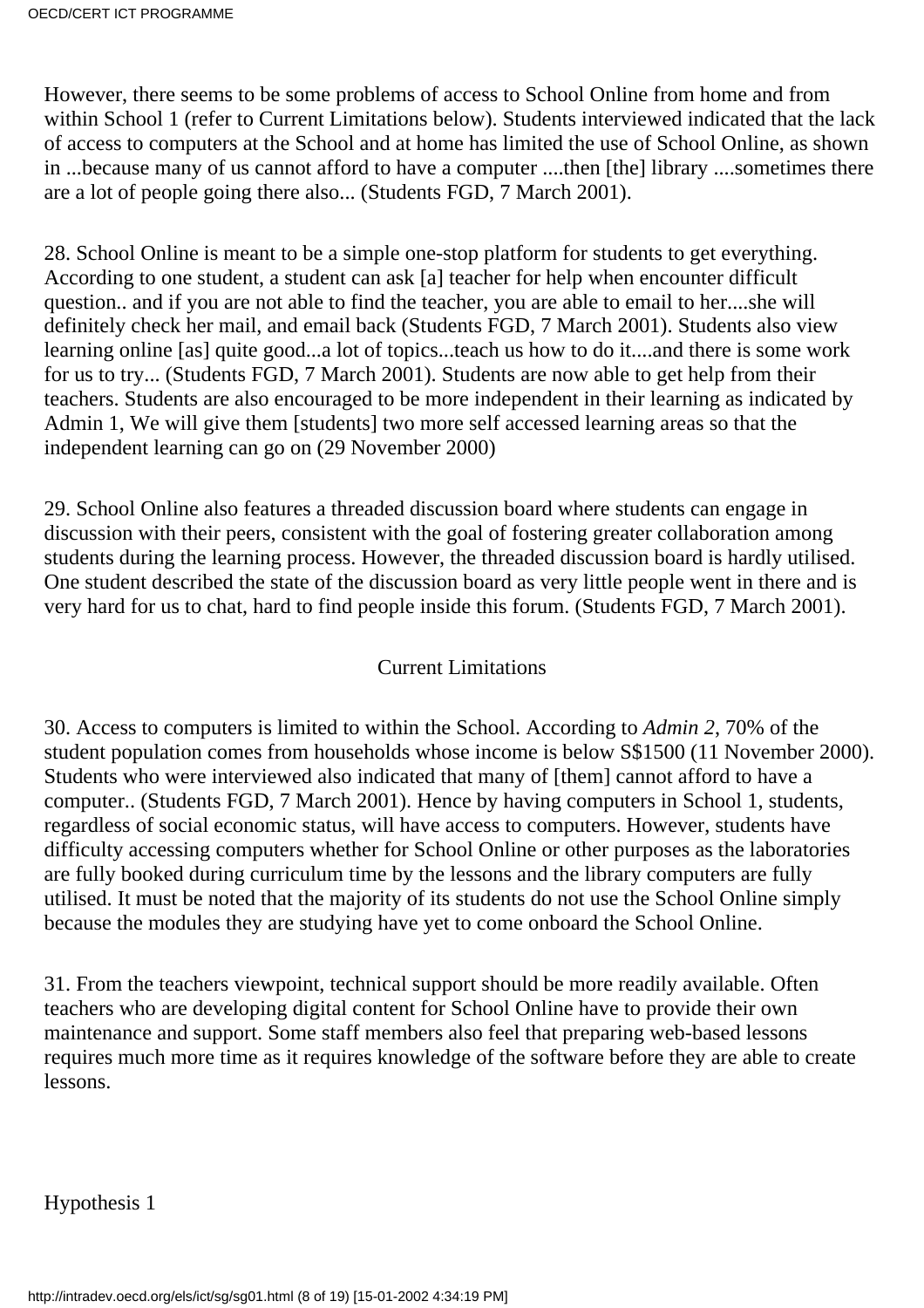Technology is a strong catalyst for educational innovation and improvement, especially when the World Wide Web is involved. The rival hypothesis is that where true school-wide improvement is found, technology served only as an additional resource and not as a catalyst, that the forces that drove the improvements also drove the application of technology to specific educational problems.

32. There is evidence that technology is a strong catalyst for the reform studied in School 1.

### **Technology as a Catalyst**

33*. Admin 1* indicated that Institute 1s management started thinking of the reform when they saw the kind of skills that Institute 1 needs to equip its graduates for the workplace of the future. According to him, the advent of the knowledge-based economy sparked the thinking that there must be a paradigm shift in how teaching and learning should be carried out in Institute 1. He said:

So these are new skills required in the KBE. So, that is ... one push. Then ... we ask ourselves ... if our students have to have these skills, can our current teaching methods [suffice].... Is it adequate, is it effective... the current teaching method ... can never be enough ... to meet the objective of KBE.... (Admin 1, 29 November 2001)

34. School Online has become *the* instrument for this reform in teaching and learning that is to take place at the School. In fact, it can be argued that School Online, although a technical platform, has become virtually synonymous with the reform as indicated by interviews with staff for whom use of ICT is often equated with the use of School Online.

35. It is interesting to note that in the interviews, some of the staff, including *Admin 1*, mentioned that School 1 would continue to function as before, if School Online is removed from the scene. What they saw was that the funds could be channeled to a return to the more traditional curriculum. For example, Admin 1 said that the school would continue with the existing industrial attachments for students except perhaps on a larger scale (29 November 2000). Teacher 5 shares the same view too (18 January 2001). Teacher 3 said I suppose we will have to go back to our former way of teaching (Teacher 3, 16 January 2001). This view is echoed by *Admin 2* as follows, ...before technology, reform exists in schools, now the pace of change and the need of change depends on technology (11 November 2000).

36. Based on these facts, it would be fair to say that the paradigm shift in teaching and learning that is to take place in School 1 is very dependent on the platforms existence. After all, the vision of School Online To provide quality training anytime, anywhere through technology, encapsulates School 1s reliance on technology to drive the reform.

Hypothesis 2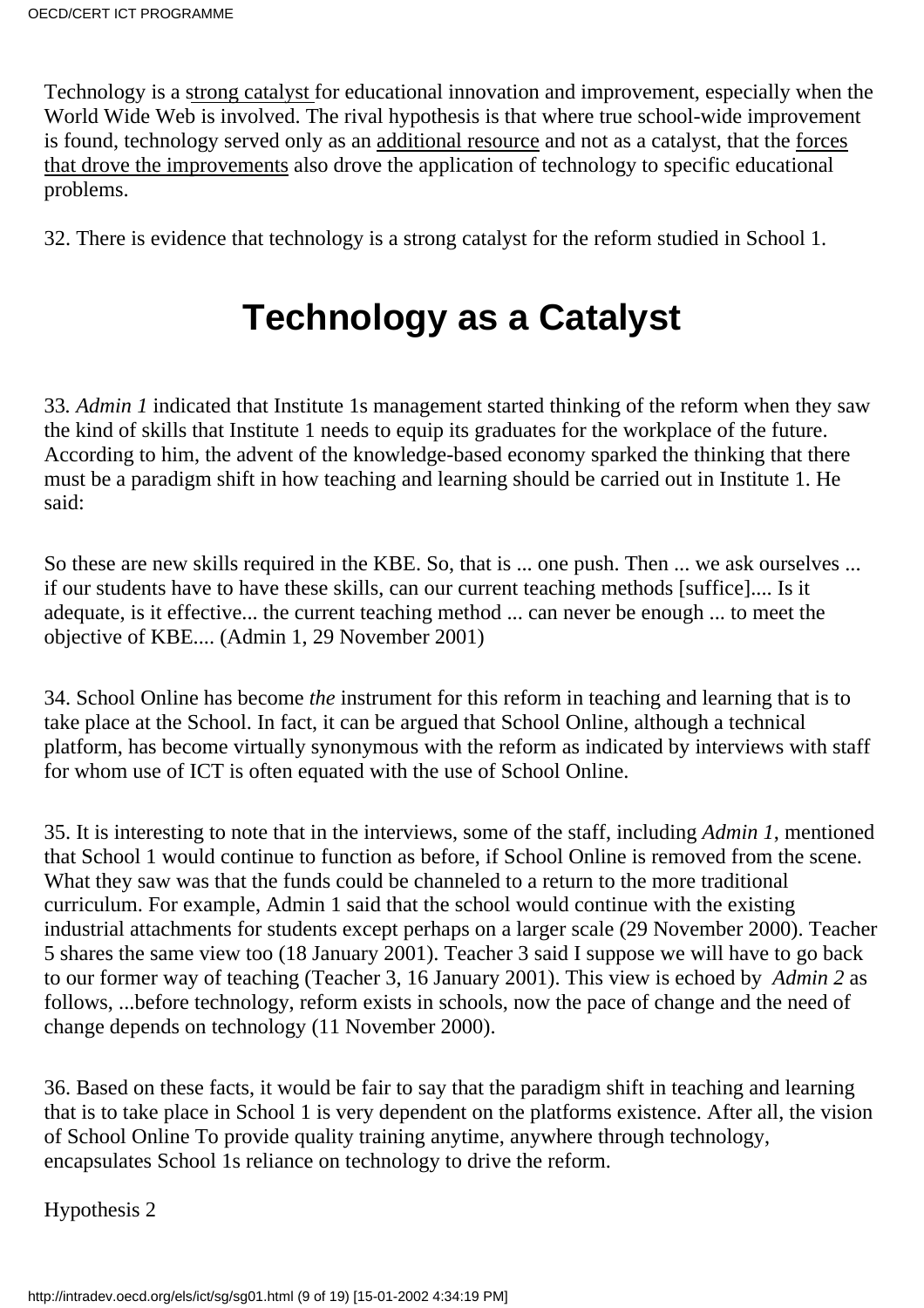The diffusion of the innovation/improvement (and therefore of ICT) followed the traditional diffusion pattern for innovations, as outlined by Rogers (1995). The rival hypothesis is that technology functions differently from traditional innovations and that therefore different diffusion patterns occur.

37. There is little evidence that diffusion of ICT followed Rogers (1995) diffusion pattern

38. In the implementation of the reform, a group of teachers with key attributes and attitude towards technology were identified as ET Champions. Their role is to promote the use of technology in teaching and learning amongst the staff at School 1 and among schools in Institute 1, for example, by conducting workshops.

39. These teachers were typically from an engineering background, were keen on technology and on upgrading themselves through attending courses, some of which were at their own expense. However it must be noted that despite the deliberate selection of the ET Champions, the issue of who comes aboard the reform is purely an administrative one. They were chosen if they displayed these characteristics but of more importance is whether they would be teaching a module which is deemed to be a core module, that is a prerequisite for a module to be ported to School Online. Hence we have, for example, Teacher 5 who was prepared to come onboard but she hardly uses School Online. This is because the department that she belongs to has not been earmarked to use School Online. Although the so-called late adopters were described as teachers in their forties, and skeptical about the benefits about using technology and have adopted a wait-and-see attitude towards the reform, it is apparent that there are also many who have not joined the reform purely on administrative grounds. This also implies that even reluctant teachers would have to come onboard the reform if the management deems that it is time for their department to do so.

40. There are plans to get the departments onboard in phases. There is no evidence of disgruntlement to the shift to the use of School Online. It seems that the teachers are just waiting for the management to tell them their turn to come on board. Once the signal is given, the management will do what has been done with the ET Champions which is to send these teachers for training too so that they will be able to use School Online.

41. The diffusion of the reform is scheduled and depends on administrative criteria, regardless of whether the potential adopter is ready to adopt the reform. Thus, the diffusion pattern is unlike Roger s diffusion pattern.

### Hypothesis 3

Successful implementation of ICT depends mostly upon staff competence in the integration of ICT into instruction and learning. This hypothesis assumes that teachers mediate ICT applications when they are successful, and that ICT s academic value relates positively to teacher competence. The rival hypothesis is that the school technological infrastructure and student ICT competence rather than staff competence determine ICT implementation outcomes.

42. In School 1, due to the web-based nature of the reform, the success of ICT implementation depends not only on teachers competence in designing web-based content and integrating the content into the curriculum, but also on the school having the necessary and reliable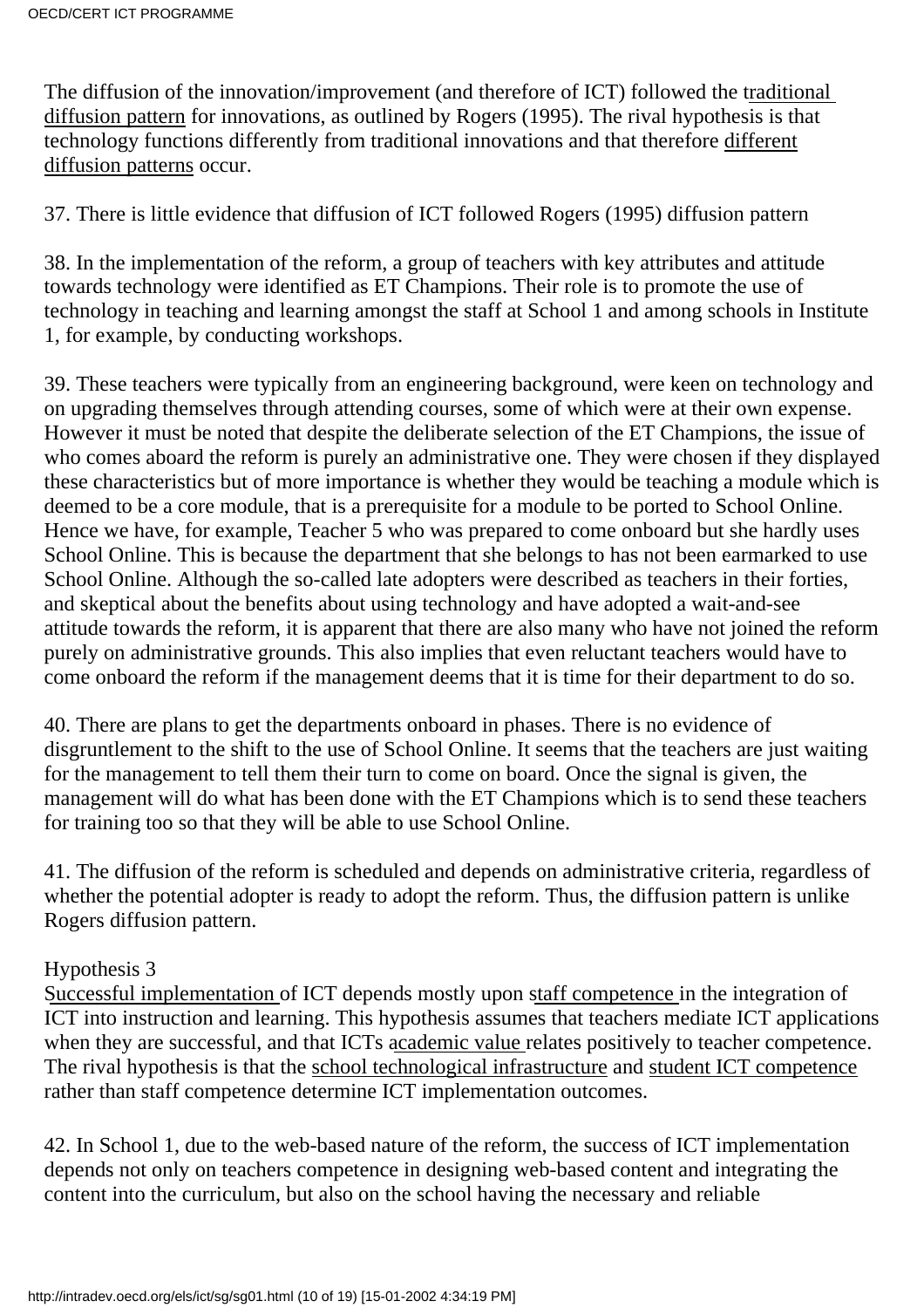infrastructure / ICT resources. *Admin 1* and teachers interviewed indicated that reliability and availability of ICT has become an increasingly important factor in the use of ICT for teaching and learning. Admin said ....if anything breaks down.... the focus is not on teaching but have to troubleshoot...they say they like to focus on teaching but not handling technical problems.... (29 November 2001). Furthermore, some of them felt that they have become so dependent on ICT, such that when the system is down, there is a sense of loss... what to do next (Admin 1, 29 November 2001). Teacher 3 said .... sometimes the server break down when you are suppose to teach huh then [it] is a problem [since] you cant [get] access [to School Online]....then you may have to go back to your old way of teaching (16 January 2001).

43. At School 1, emphasis is placed on training and developing staff to equip them with the skills required for the reform. This is evident in that there is a framework for staff training, starting with all School 1 teachers undergoing basic training for ICT skills at Institute 1's HQ. Teachers who are more IT savvy are encouraged to proceed to intermediate and a final one-third of teachers will qualify for the advanced courses. Hence, School 1 sees staff competency as an important dimension for the reform. This view is probably accurate as the digital content that they planned to have in School Online is supposed to be media-rich and web-based. To create such content the staff needs to be very competent in ICT. This is even more so as Admin 1 has indicated that as much as Institute 1 wants to farm out the creation of such digital content to private developers, there is a great shortage of such talent in Singapore and therefore much of the development has to be done by the teaching staff themselves.

44. Thus, at School 1, successful implementation of ICT depends heavily on staff competence and school technological infrastructure. There is no evidence for effect of student ICT competence.

### Hypothesis 4

Gaps in academic performance between high and low ability students will not increase when all students have equal access to ICT. The rival hypothesis is that equal access to ICT will lead to high ability students increasing the performance gap with low ability students.

45. Neither hypothesis 4 nor its rival can be proven. Institute 1 seeks to provide all students with equal access to computers, via free access areas and through the formal curriculum. From some of the teachers interviewed, the key deciding factor in academic performance between high and low ability students who have equal access to technology is not ability but that of motivation and discipline. In the words of *Admin 2*, pupils who are keen and motivated benefited more from School Online (23 November 2000). Teacher 5 concurred when she said It doesnt matter they will pick up because interest still count, if they are interested er no matter how tough we tell them or the task you give it to them they can still do it. (18 November 2000).

### Hypothesis 5

The use of ICT will lead to the same or higher academic performance. The alternative hypothesis is that ICT use will lead to a lowering of academic standards.

46. In School 1, from the interviews of all teachers and administrators interviewed, the use of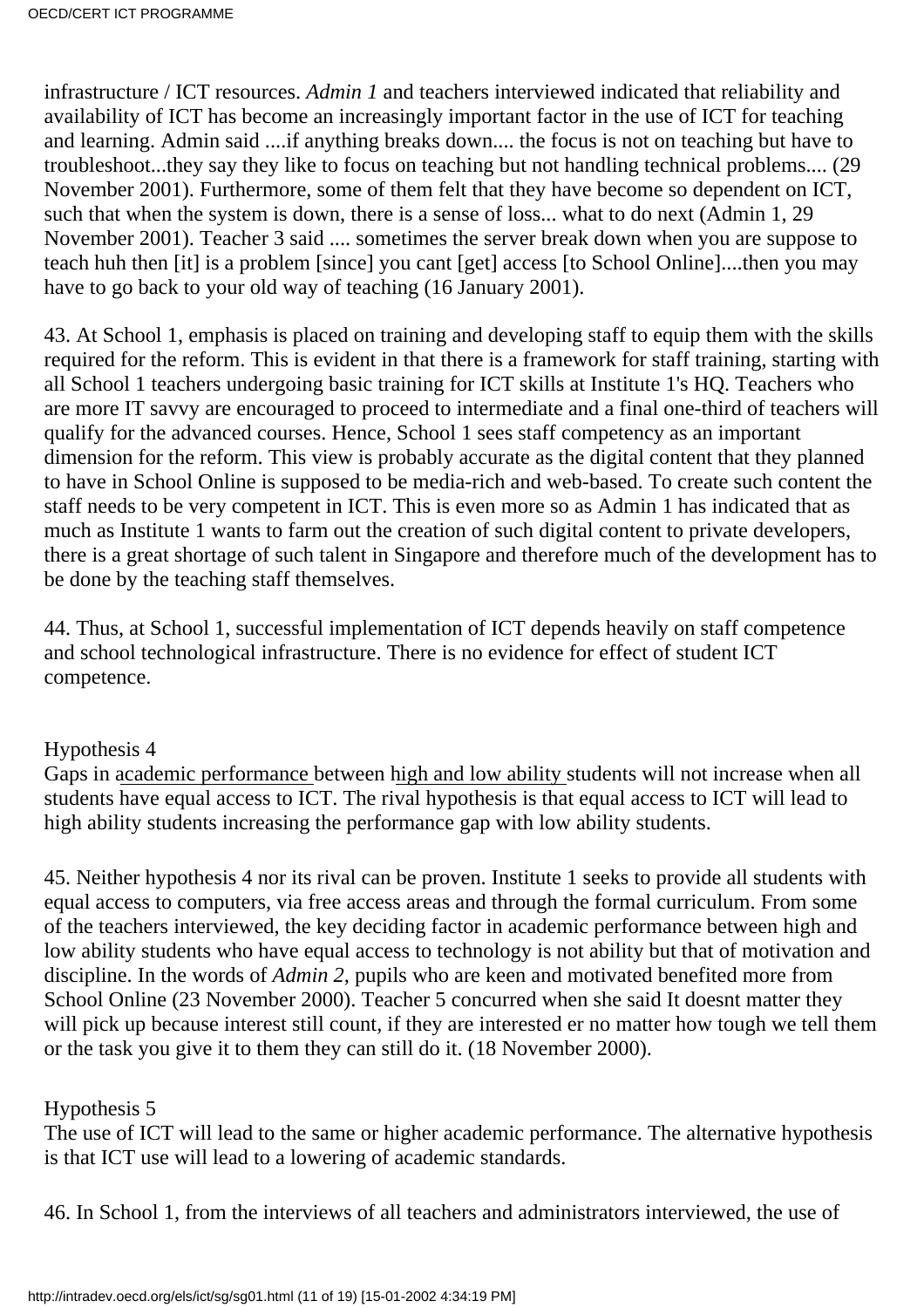School Online for 3 modules led to an insignificant increase of 2-3% in percentage passes (Notes of Meeting, 11 November 2000) in those modules which is a negligible change. Of more immediate impact perhaps is the enhancement of understanding of certain technical concepts, as *Teachers 3, 4 and 6* remarked, ...some subjects for example ...like machinery or things that involve movement, if we were to have a PC ....understanding will be better, perception will improve (Teacher 4, 16 January 2001). *Admin 1* illustrated this further, ...they can teach better, especially abstract concepts...can illustrate concepts better with multimedia... (29 November 2000). As one student said, Some interesting animation inside....like watching TV .... If she give[s] it to you, you will just like watching TV or watch the book[,] of course you watch TV right? (Students FGD, 7 March 2001).

47. Of greater interest to the teachers is that during the implementation of the reform, and when School Online is used, teachers interviewed indicated that while there is no measurable impact of ICT on academic performance, they have noted distinct outcomes. The student s motivation level has increased, and students demonstrated increased interest in their lessons, ...they spend a lot of time, they spent day and night...they re so interested,.... they are fond of doing that... (Teacher 6, 18 January 2001), ...students are more interested in their lessons.... (Teacher 6, 18 January 2001), ..students come to class early for that lesson....students are so engrossed... (Admin 1, 29 November 2000). Furthermore, use of ICT appears to have unlocked students creativity and provided them with opportunities to think out of the box. ...they can come out with all kinds of ideas ....you will be surprised some of them are very creative, we give them let say a subject area ...they can come up with all kinds of things (Teacher 4, 16 January 2001).

#### **Projection to the Future**

48. From the goals in Institute 1's IT Master Plan, the pilot at School 1 and the subsequent refinement of the Plan, it is evident that Institute 1 is harnessing ICT to enhance teaching and learning in all the schools within Institute 1. From the teachers interviewed for this study, it appears that the rationale for change, the reform and its link with ICT are clearly articulated to all staff. This clearly reflects the management s view that policy alone does not ensure success of reform or ICT implementation in Institute 1. The key lies in the teachers especially with regards to their willingness to accept the changes and upgrade their ICT skills proficiency.

49. As more web-based digital content is created and more teachers and students are involved, it is clear that infrastructure, hardware and other IT resources at School 1 will need to be scaled up if the reform is to continue. This need is indicated in School 1s evaluation report of the reform being piloted. In it, a key recommendation is the scaling up of the present hardware and infrastructure support.

50. In line with the IT vision of a community of connected learning schools, the operating structure of organising 10 schools within 2 networks is meant to allow for greater collaboration across schools, multidisciplinary and cross-training, synergising of ideas and resources amongst staff. ICT then becomes an even more powerful catalyst that promotes multi-disciplinary projects across schools, pooling of resources, brainstorming for new ideas and sharing of innovative teaching strategies. The management believes, in the words of *Admin 1*, ...the reform is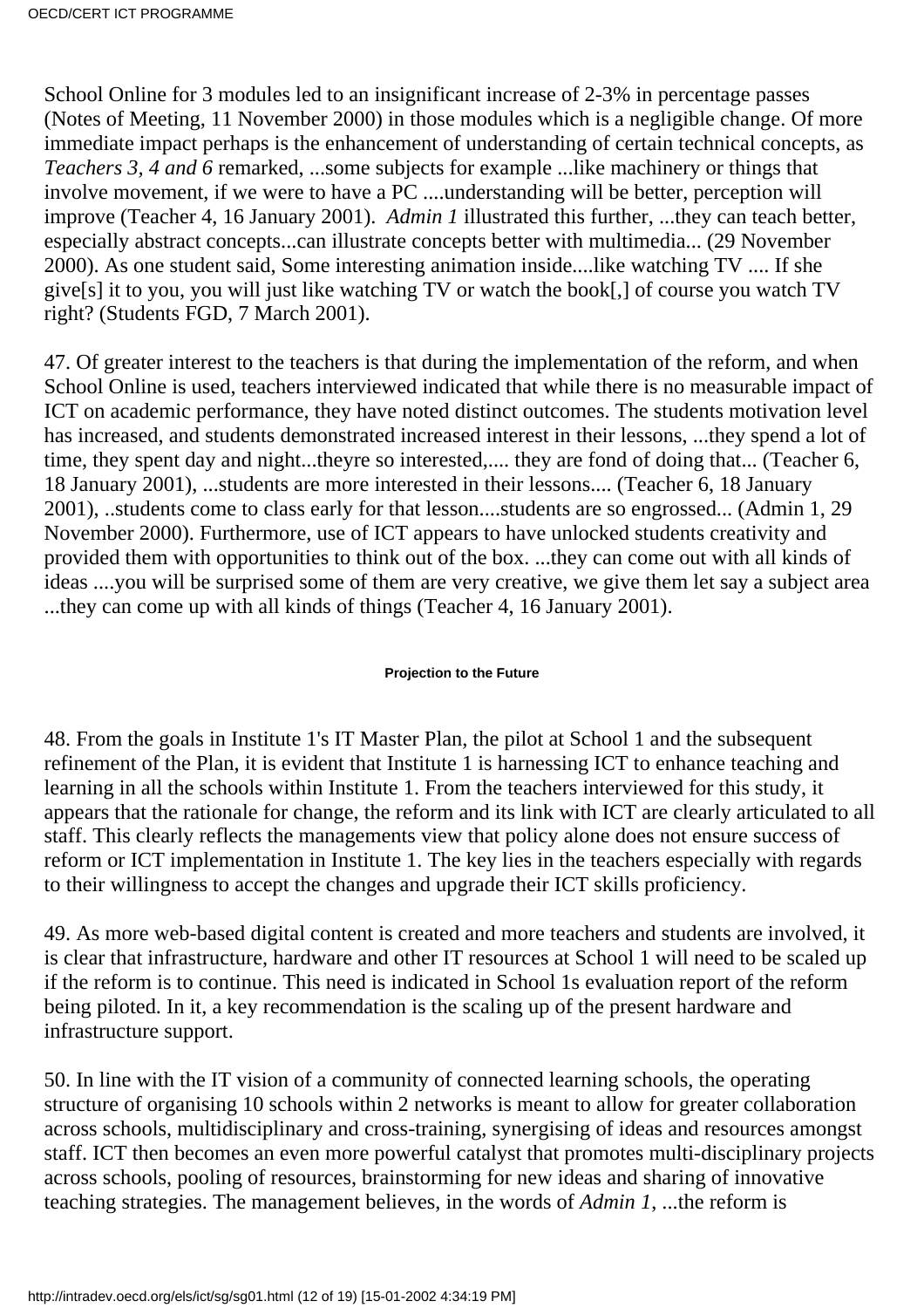entrenched...and becomes more and more important... (29 November 2000). Therefore, there is a high probability that the reform in School 1 will not only continue but is expected to grow, even beyond School 1 s boundaries.

<span id="page-12-0"></span>51. Recently in April 2001, Institute 1 initiated a more advanced platform than School Online <sup>[\[1\]](#page-18-8)</sup>. Key concepts and functions behind School Online have been brought over to a new e-Tutor learning system, which will be fully implemented in 2004. This new learning system is designed to handle pooling of resources by staff and delivery of lessons to many students across all 10 schools in Institute 1 at the same time. It serves as a back-end application to 2 new staff and student portals. Besides for teaching and learning purposes, the portals are also used for administrative purposes. The creation of these portals by Institute 1 clearly indicates that ICT is intended to be a way of life for all staff and students of Institute 1.

52. From this study, the reform s transferability and scalability beyond School 1, to across all schools in the Institute 1 is driven by a central body with a clear vision. Though a very much top-down approach, there is a realisation that articulating the vision to all staff is crucial to the success of the reform when it is implemented across all schools in Institute 1 as it prepares the staff for the changes that they would have to face which in turn prepares them for the upgrading of competencies that is necessary for the reform to continue or grow.

Based on the above consideration, the reform is expected to be sustainable and transferable.

**Appendix A**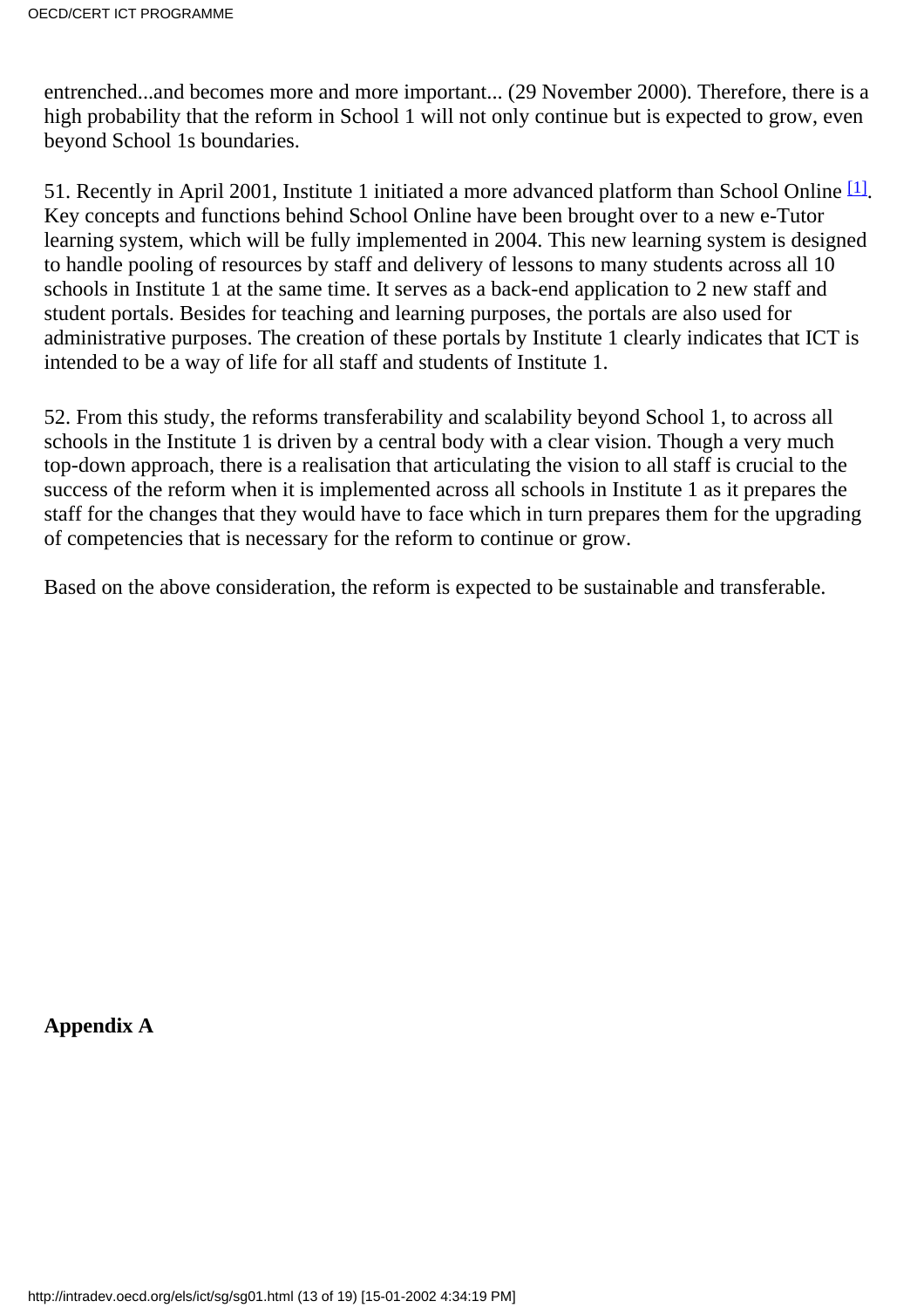## **Research Team**

**The research team from the Ministry of Education comprised the following 5 members**

| Amran Noordin (Leader)   |                                     |
|--------------------------|-------------------------------------|
| Adeline Chong            | Senior IT Instructors               |
| Rahima Abdul Rahim       | <b>Training Branch, Educational</b> |
| $\vert$ Gary Tsu         | Technology Division                 |
| Calvin Ong (Asst Leader) |                                     |

# **Summary of Time Spent at the School**

| Contact Period                                        | $\Delta$ Date(s) and/or Duration         |
|-------------------------------------------------------|------------------------------------------|
| <b>First Meeting</b>                                  | $\parallel$ 10 Nov 2000                  |
| Data Collection Period                                | $\parallel$ 14 Nov 2000 7 Mar 2001       |
| Follow-up contact (verification of data)              | $\ 8 \text{ Mar} \t30 \text{ May } 2001$ |
| Total number of hours spent on interviews and focus   | $10 \times 2$ hrs = 20 hrs               |
| group discussion                                      |                                          |
| Total number of hours spent on classroom observations | $\ 3 \times 3 = 9$ hrs                   |

A-1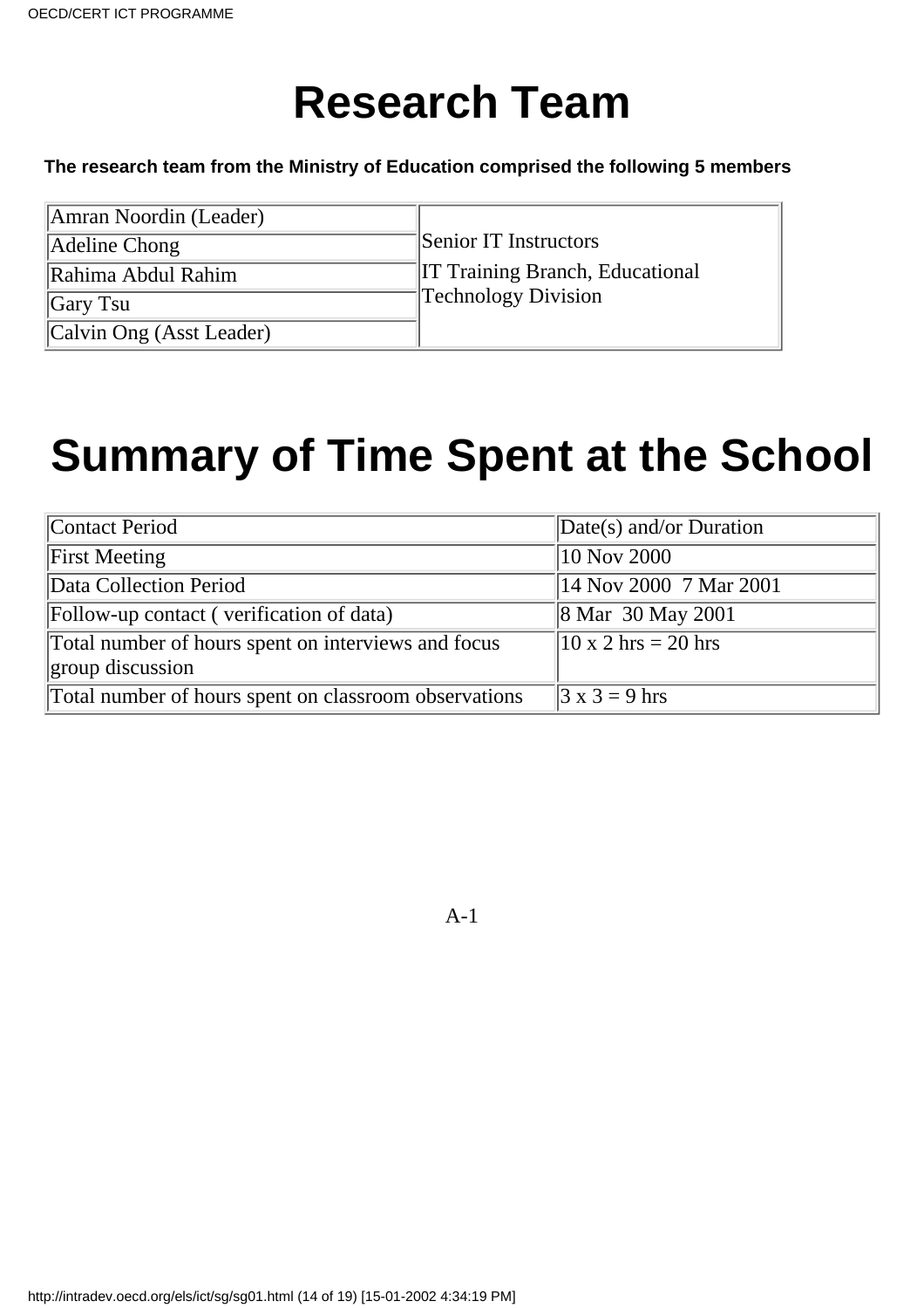# **Summary of Data Collected**

| Type and Quantity of Data                                                                                                                         | <b>Average Time</b><br>Spent      | People Involved                                                                 |
|---------------------------------------------------------------------------------------------------------------------------------------------------|-----------------------------------|---------------------------------------------------------------------------------|
| 9 Interviews                                                                                                                                      | 2 hours per<br>interview          | Staff at Institute s HQ<br>Principal<br><b>Head of Department</b><br>6 Teachers |
| 1 Focused Group Discussion                                                                                                                        | 2 hours                           | $6$ pupils                                                                      |
| 3 Classroom Observations                                                                                                                          | 3 hours per<br>observation        | 3 Teachers and 95 Students                                                      |
| 3 Meetings                                                                                                                                        | 10 hours                          | Principal<br><b>Head of Department</b><br>Teacher involved in Reform            |
| $\overline{1}$ Email                                                                                                                              | $15 \text{ min}$                  | <b>Head of Department</b>                                                       |
| 1 Telephone Conversation                                                                                                                          | Half an hour                      | <b>Head of Department</b>                                                       |
| Newsletters,<br>Institute s website,<br><b>Evaluation Report of Pilot Project,</b><br>Public Speeches by Minister and<br>Senior Minister of State | 20 hours reading<br>and analysing | NA                                                                              |

### A-2

### Legend of Data Sources

| Admin 1        | Educational Technology Staff at Institute 1 s HQ    |
|----------------|-----------------------------------------------------|
| Admin 2        | Principal of School 1                               |
| Admin 3        | Head of Department of School 1                      |
| Teacher $1, 2$ | $ 2 \text{ key teachers identified as ET Chambers}$ |
| Teacher $3, 6$ | 2 other teachers involved in reform                 |
| Teacher 4, $5$ | 2 teachers not involved in reform                   |
| Students       | 6 Students during Focus Group Discussion            |

Estimate of Average Time spent per person on coding, analysis and writing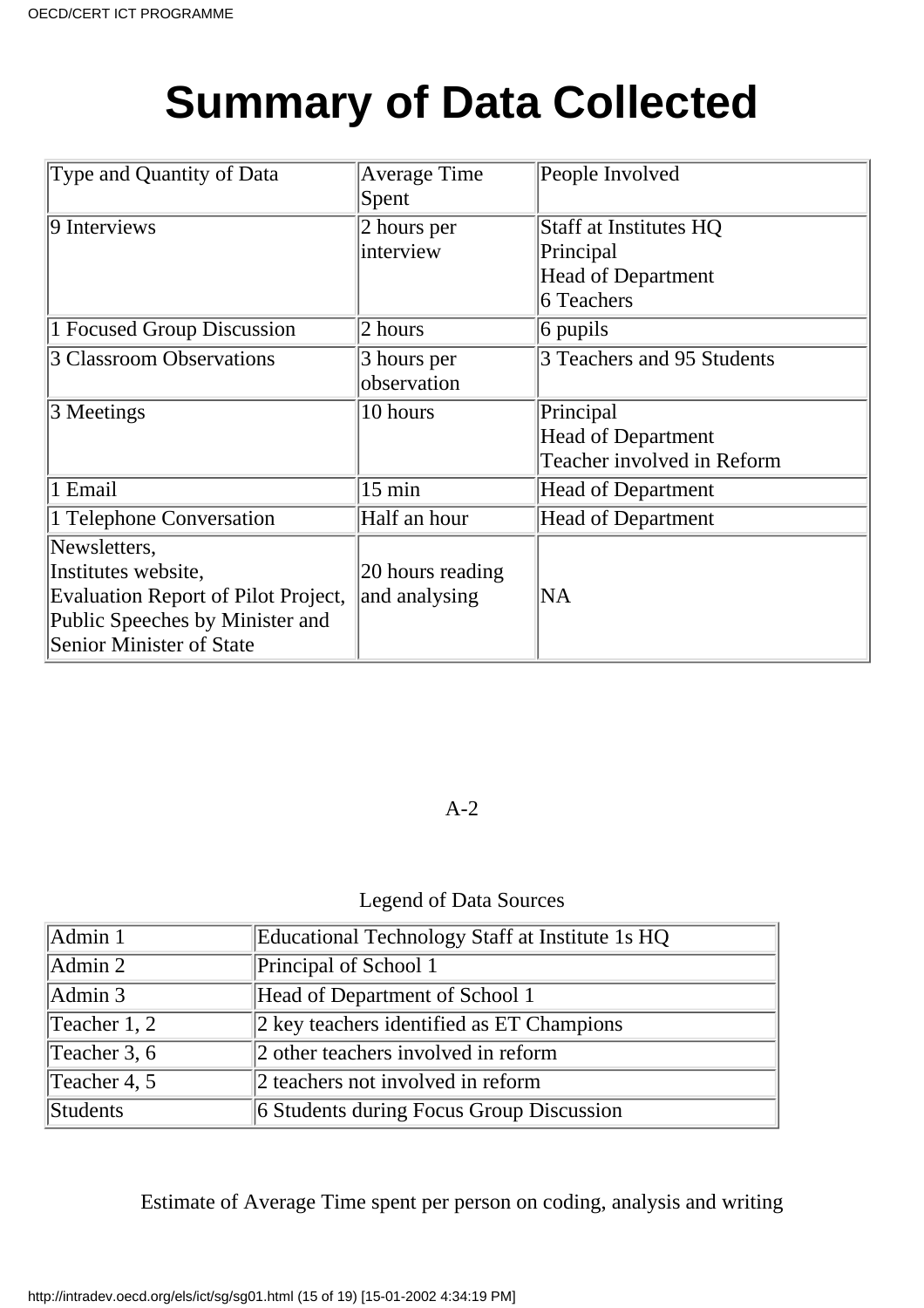| $ $ Coding                  | $10 \times 2$ hrs = 20 hrs                               |
|-----------------------------|----------------------------------------------------------|
| Analysis and Cross Analysis | $10 \times 4$ hrs = 40 hrs                               |
| <b>Writing the Report</b>   | $ 40 \text{ hrs} $                                       |
|                             | $\left  (30 \text{ Apr} - 1 \text{ June } 2001) \right $ |

A-3

### **Appendix B**

Data and graphs from the Teacher ICT Practices Survey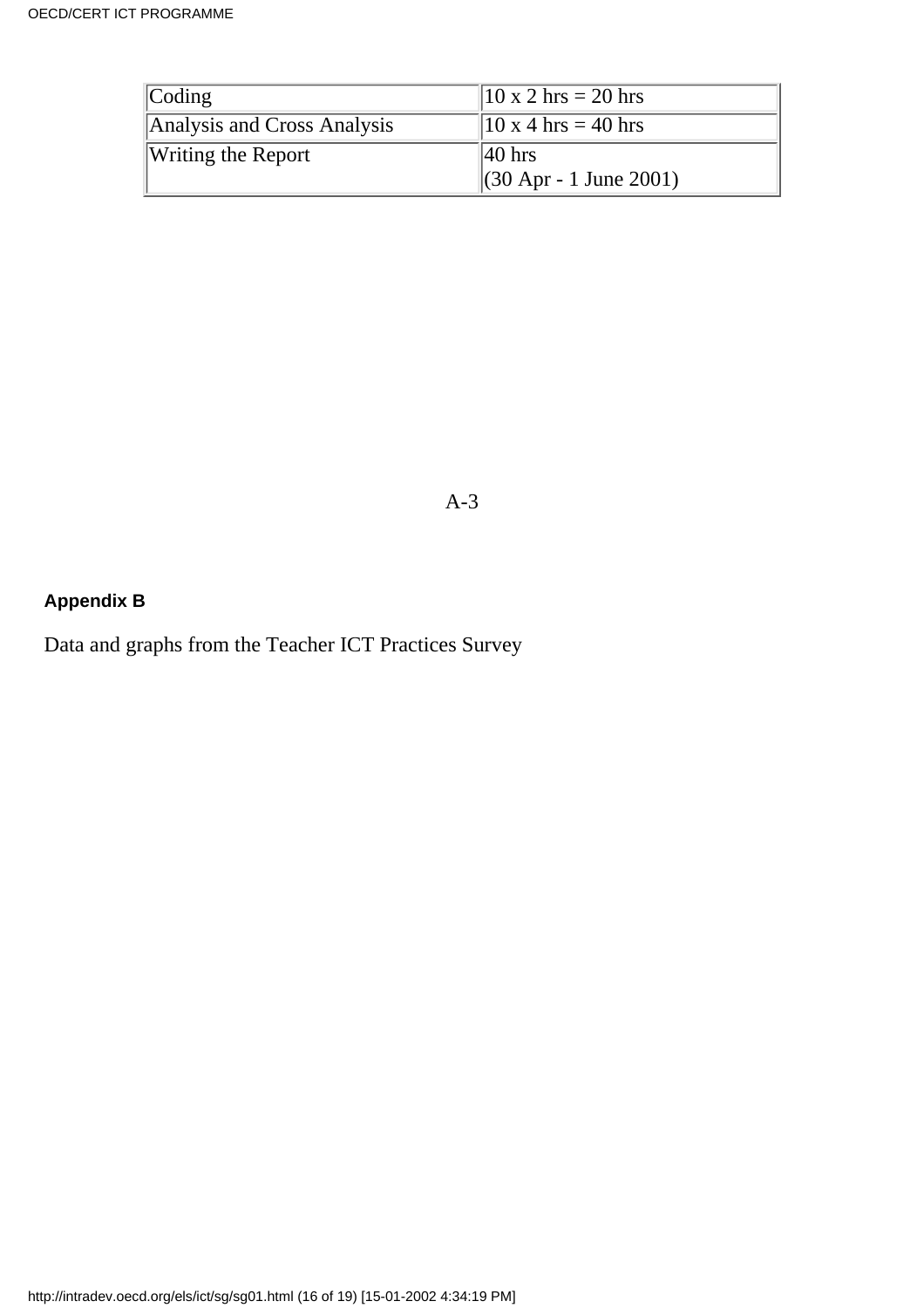OECD/CERT ICT PROGRAMME

B-1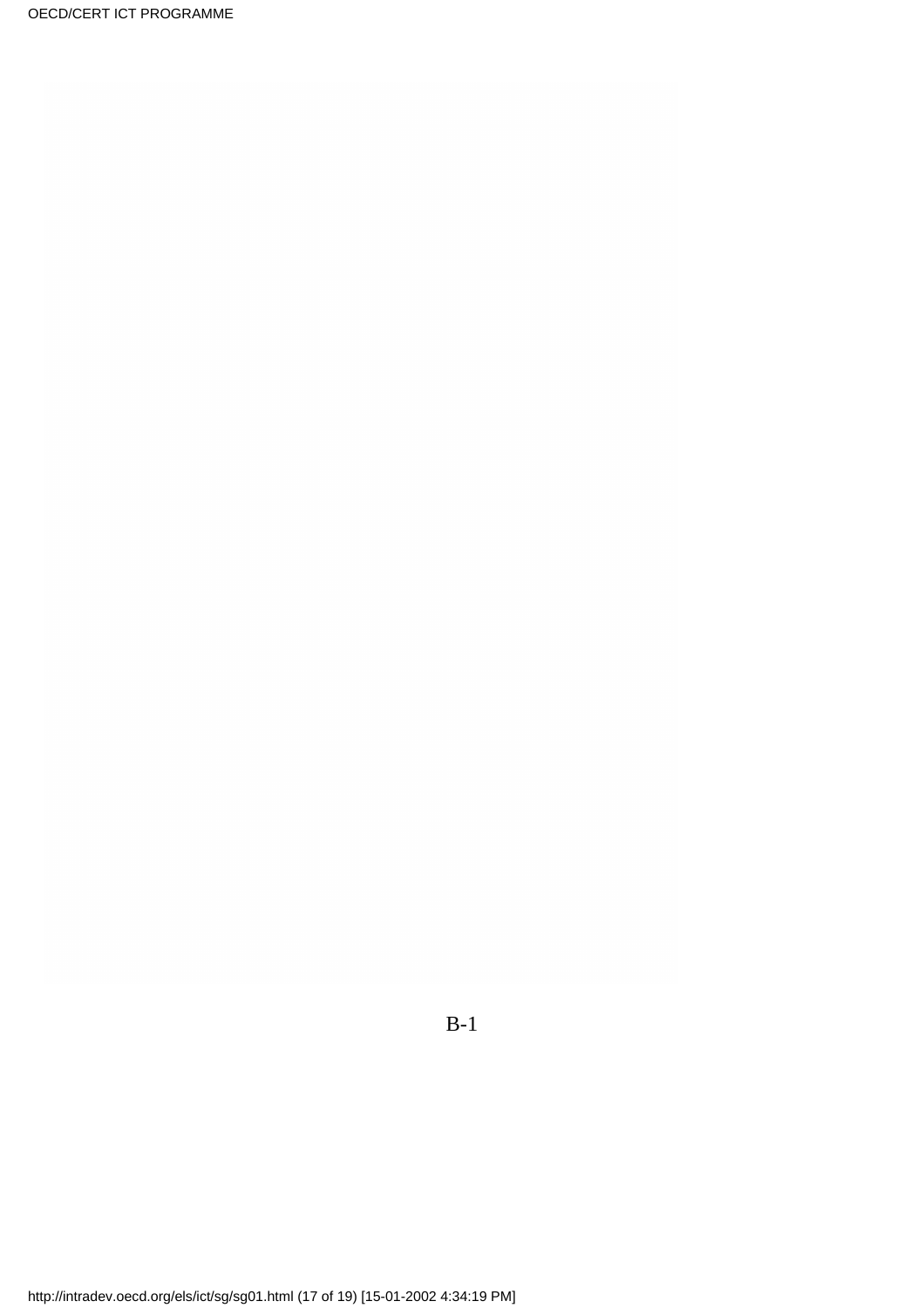OECD/CERT ICT PROGRAMME

B-2

### **Appendix C**